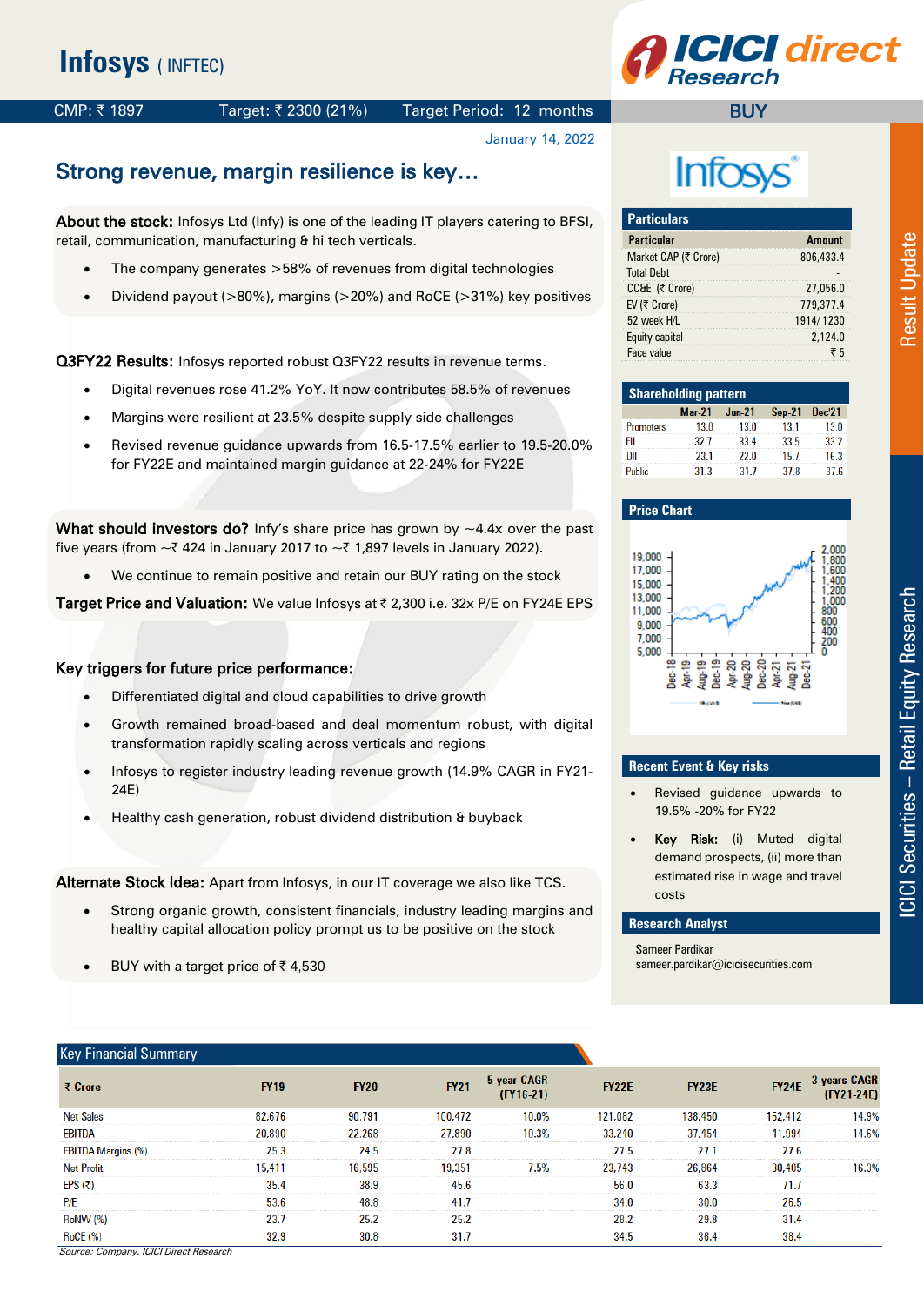#### Result Update **|** Infosys ICICI Direct Research

#### Result and conference call highlights

- Constant currency (cc) revenues increased 7% QoQ while US\$ revenues increased 6.3%  $QoQ$  to \$4,250 million. Reported EBIT margins declined  $\sim$  10 bps QoQ to 23.5% amid supply side pressures
- Revenue growth was across geographies & verticals. In terms of geographies, revenue growth was led by Europe, which grew 27.2% YoY, followed by North America, which grew 21.4% YoY in CC terms. In terms of verticals, growth was led by BFSI, retail, communication, which grew 15.5%, 19.8% and 22.2% YoY, respectively, in CC terms
- Digital revenues increased 41.2% YoY and now accounts for 58.5% of overall revenues. In terms of large deal pipeline, it was up 17.7% QoQ to US\$2.53 billion
- Going forward, Infosys has further revised revenue growth guidance to 19.5-20% from earlier 16.5-17.5%, which represents strong growth potential despite a robust FY21 performance. The company expects healthy traction in large deals, traction in digital technologies (in cloud & experience) to be key drivers of growth. Infosys has also increased fresher hiring from 45000 to 55000 to address attrition and demand
- Reported EBIT margins declined  $~10$  bps  $QoQ$  to 23.5%. There was (-80 bps) wage hike impact and (-40 bps) impact due to lower utilisation. It was mitigated by cost optimisation  $(+60 \text{ bps})$ , savings in SG& A  $(+40 \text{ bps})$  and currency tailwind of (+20 bps)
- Attrition remains a pain point as it has run up sharply in the last few quarters. The company did mention that attrition on an LTM basis have gone up but attrition for the quarter has actually come down QoQ. Sub-contracting costs are also rising as percentage of sales. It was at 11% of sales for the quarter vs. 10.3% of sales for the last quarter
- The company mentioned that they have been in active discussions with clients in terms of price increase amid cost pressure due to supply side challenges. Infy indicated that clients recognised the same and are now receptive to the discussion
- The company won large 25 deals during the quarter with TCV of US\$2.53 billion (bn) vs. US\$2.15 bn in Q2. Out of these, six were in retail, five each in BFSI, Communication and Energy, two in manufacturing and one each in High-tech and Life Sciences. Total 16 deal wins were from America, seven from Europe and two from the RoW
- Digital now accounts for  $\sim$  58% of revenues
- There was addition of 12,450 employees taking employee strength to 292,067. The company continued to strengthen employee value proposition including health and wellbeing of the employees

#### Peer comparison

| <b>Exhibit 1: Peer Comparison</b> |      |       |                   |                                                                              |      |           |       |      |      |      |      |          |      |      |      |
|-----------------------------------|------|-------|-------------------|------------------------------------------------------------------------------|------|-----------|-------|------|------|------|------|----------|------|------|------|
|                                   |      |       |                   |                                                                              |      | EPS $(5)$ |       |      | P/E  |      |      | RoCE (x) |      |      |      |
| <b>Name</b>                       |      |       | CMP TP (₹) Rating | Mcap (₹) FY21 FY22E FY23E FY21 FY22E FY23E FY21 FY22E FY23E FY21 FY22E FY23E |      |           |       |      |      |      |      |          |      |      |      |
| . Tech (HCLTEC)                   | .333 | 1.475 | <b>BUY</b>        | 361.799                                                                      | 45.8 | 50.6      | 60.9  | 29.1 | 26.3 | 21.9 | 23.5 | 24.1     | 20.8 | 20.5 | 23.2 |
|                                   | .897 | 2.300 | <b>BUY</b>        | 806.433                                                                      | 45.5 | 55.9      | 63.2  | 41.7 | 34.0 | 30.0 |      | 34.5     | 25.2 |      | 29.8 |
|                                   |      | 4.530 | <b>BUY</b>        | 441.890                                                                      | 87.6 | 104.0     | 120.9 | 44.5 | 37.5 | 322  | 45.9 | 49.0     | 37.5 |      |      |

Source: Company, ICICI Direct Research

Infosys has been outperforming TCS in terms of revenues over the past two years and has also narrowed the margin gap. We expect the company to outperform TCS in revenue terms and, hence, expect the multiple discount to narrow.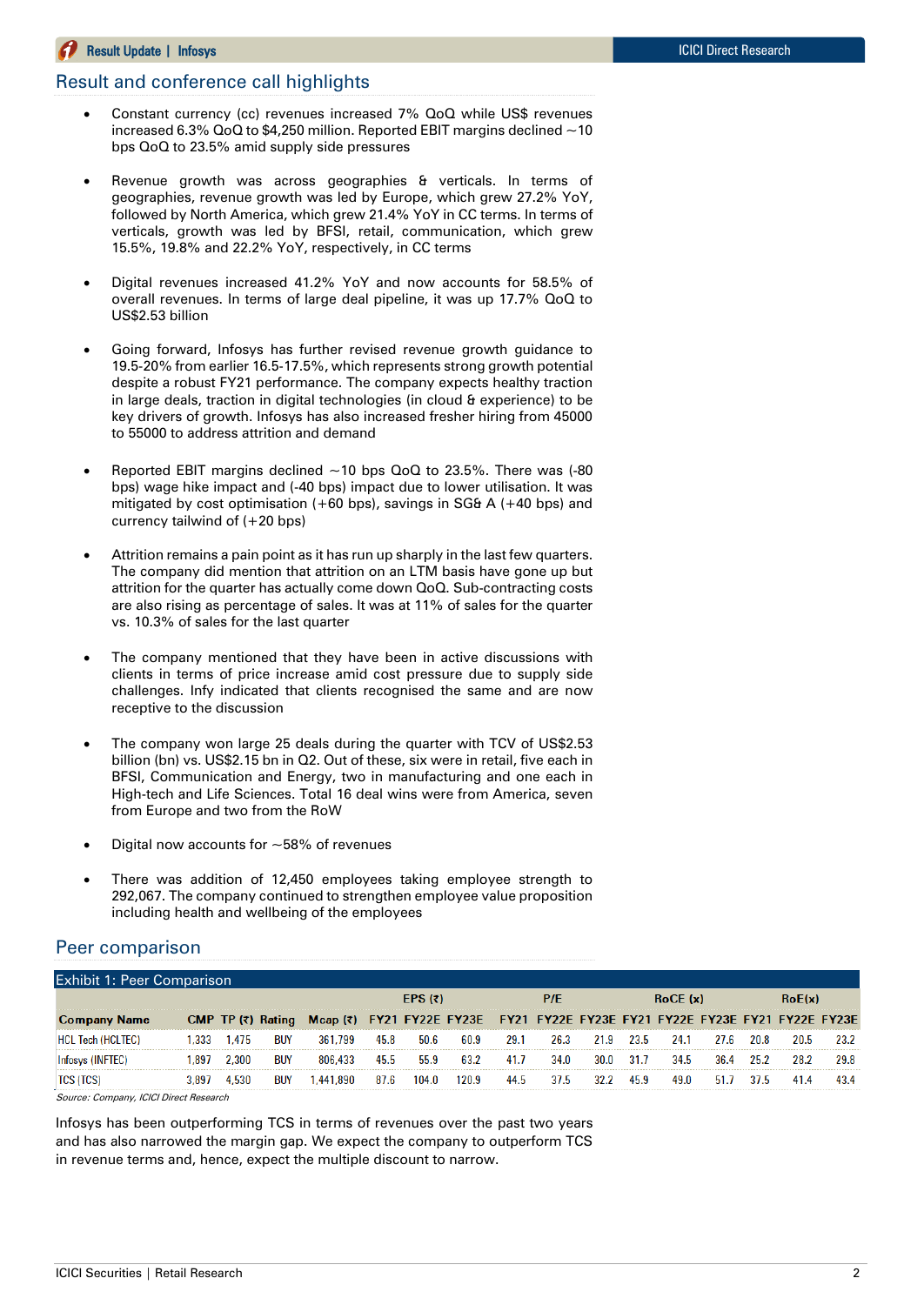| <b>Result Update   Infosys</b>      |               |                |               |            |               |                    | <b>ICICI Direct Research</b>                                                                                                                                                                                                                         |
|-------------------------------------|---------------|----------------|---------------|------------|---------------|--------------------|------------------------------------------------------------------------------------------------------------------------------------------------------------------------------------------------------------------------------------------------------|
| <b>Exhibit 2: Variance Analysis</b> |               |                |               |            |               |                    |                                                                                                                                                                                                                                                      |
|                                     | <b>Q3FY22</b> | <b>Q3FY22E</b> | <b>Q3FY21</b> | YoY (%)    | <b>Q2FY22</b> | Q <sub>0</sub> (%) | <b>Comments</b>                                                                                                                                                                                                                                      |
| Revenue                             | 31,867        | 30,993         | 25,927        | 22.9       | 29,602        | 7.7                | The company reported dollar revenue growth of<br>7.7% QoQ with broad based growth                                                                                                                                                                    |
| Employee expenses                   | 20,516        | 19,867         | 15,951        | 28.6       | 18,947        | 8.3                |                                                                                                                                                                                                                                                      |
| <b>Gross Profit</b>                 | 11,351        | 11,127         | 9,976         | 13.8       | 10,655        | 6.5                |                                                                                                                                                                                                                                                      |
| Gross margin (%)                    | 35.6          | 35.9           | 38.5          | $-286$ bps | 36.0          | $-37$ bps          |                                                                                                                                                                                                                                                      |
| Selling & marketing cost            | 1,325         | 1,293          | 1,145         | 15.7       | 1,235         | 7.3                |                                                                                                                                                                                                                                                      |
| G&A expenses                        | 1,643         | 1,664          | 1,416         | 16.0       | 1,589         | 3.4                |                                                                                                                                                                                                                                                      |
| <b>EBITDA</b>                       | 8,383         | 8,170          | 7,415         | 13.1       | 7,831         | 7.0                |                                                                                                                                                                                                                                                      |
| EBITDA Margin (%)                   | 26.3          | 26.4           | 28.6          | $-229$ bps | 26.5          | $-15$ bps          |                                                                                                                                                                                                                                                      |
| Depreciation                        | 899           | 820            | 826           | 8.8        | 859           | 4.7                |                                                                                                                                                                                                                                                      |
| EBIT                                | 7,484         | 7,350          | 6,589         | 13.6       | 6,972         | 7.3                |                                                                                                                                                                                                                                                      |
| EBIT Margin (%)                     | 23.5          | 23.7           | 25.4          | $-193$ bps | 23.6          |                    | EBIT margin declined 7 bps QoQ. There was wage<br>hike impact (-80 bps) and impact due to dip in<br>-7 bps utilisation (-40 bps). It was mitigated by cost<br>optimisation $(+60$ bps), savings in SG&A $(+40)$<br>bps), $+20$ bps currency tailwind |
| Other income                        | 459           | 520            | 611           | $-24.9$    | 524           | $-12.4$            |                                                                                                                                                                                                                                                      |
| PBT                                 | 7,943         | 7,870          | 7,200         | 10.3       | 7,496         | 6.0                |                                                                                                                                                                                                                                                      |
| Tax paid                            | 2,121         | 2,133          | 1,936         | 9.6        | 2,020         | 5.0                |                                                                                                                                                                                                                                                      |
| <b>Reported PAT</b>                 | 5,809         | 5,737          | 5.197         | 11.8       | 5,421         | 7.2                | PAT was above our estimates on account of a<br>strong operating performance                                                                                                                                                                          |

Source: Company, ICICI Direct Research

| Exhibit 3: Change in estimates |           |              |          |              |              |           |              |                                                                                                                                                 |
|--------------------------------|-----------|--------------|----------|--------------|--------------|-----------|--------------|-------------------------------------------------------------------------------------------------------------------------------------------------|
|                                |           | <b>FY22E</b> |          |              | <b>FY23E</b> |           | <b>FY24E</b> | <b>Comments</b>                                                                                                                                 |
| (そ Crore)                      | 0ld       | New          | % Change | Old          | New          | % Change  | Introduced   | We expect dollar revenues to grow at<br>14.4% CAGR over FY21-24E                                                                                |
| Revenue                        | 118,734   | 121.082      | 2.0      | 137,538      | 138,450      | 0.7       | 152,412      |                                                                                                                                                 |
| EBIT                           | 28,734    | 29,302       | 2.0      | 33,559       | 32,951       | $-1.8$    | 37,036       |                                                                                                                                                 |
| EBIT Margin (%)                | 24.2      | 24.2         | 0 bps    | 24.4         | 23.8         | $-60$ bps |              | We trim down margins for FY23E<br>24.3 factoring in supply side challenges. We<br>expect margins to stabilise at 24.3% in<br>FY <sub>24</sub> F |
| <b>PAT</b>                     | 23,313    | 23,743       |          | 1.8 27,325.5 | 26,864       | $-1.7$    | 30,405       |                                                                                                                                                 |
| EPS $(5)$                      | 54.9<br>. | 56.0         | 1.8      | 64.4         | 63.3         | $-1.7$    | 71.7         |                                                                                                                                                 |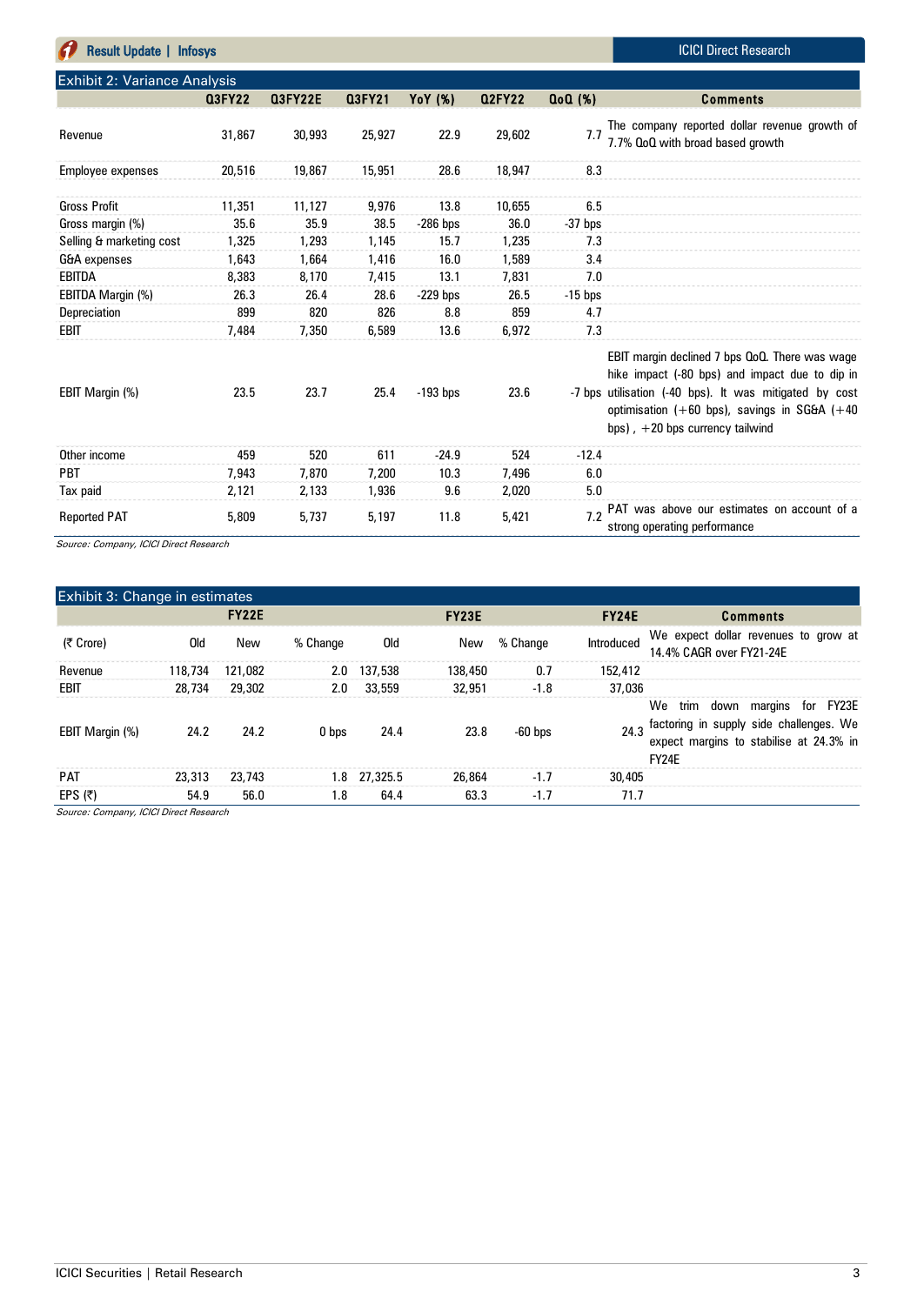#### Key Metrics

|                            | 03FY21 | 04FY21 | <b>Q1FY22</b> | 02FY22 | 03FY22 |
|----------------------------|--------|--------|---------------|--------|--------|
| Revenue by geography (%)   |        |        |               |        |        |
| <b>North America</b>       | 61.6   | 61.6   | 61.7          | 61.9   | 61.8   |
| <b>Europe</b>              | 24.0   | 24.4   | 24.2          | 24.8   | 24.9   |
| India                      | 2.6    | 3.0    | 2.9           | 2.6    | 3.0    |
| <b>ROW</b>                 | 11.8   | 11.0   | 11.2          | 10.7   | 10.3   |
| Growth QoQ in \$ terms (%) |        |        |               |        |        |
| <b>North America</b>       | 7.7    | 2.8    | 4.8           | 6.1    | 6.1    |
| <b>Europe</b>              | 4.8    | 4.5    | 3.8           | 8.3    | 6.7    |
| India                      | $-8.0$ | 18.6   | 1.2           | $-5.2$ | 22.7   |
| <b>ROW</b>                 | 4.4    | $-4.2$ | 6.6           | 1.0    | 2.3    |

Revenues growth was led by North America and Europe

Source: Company, ICICI Direct Research

| Exhibit 5: Vertical-wise break-up |                                            |                                            |                |
|-----------------------------------|--------------------------------------------|--------------------------------------------|----------------|
|                                   | <b>%contribution to</b><br>revenues 03FY22 | <b>%contribution to</b><br>revenues 02FY22 | Growth QoQ (%) |
| Revenue by verticals (%)          |                                            |                                            |                |
| <b>Financial Services</b>         | 31.5                                       | 32.3                                       | 34             |
| Insurance                         |                                            |                                            |                |
| <b>Retail</b>                     | 14.5                                       | 14.6                                       | 5.6            |
| Communication                     | 12.5                                       | 12.4                                       | 12             |
| <b>F&amp;U</b>                    | 11.7                                       | 11.8                                       | 5.4            |
| Manufacturing                     | 11.3                                       | 10.9                                       | 1N 2           |
| Hi Tech                           | 8.1                                        | 8.5                                        | 1.3            |
| <b>Life Sciences</b>              | 7.5                                        | 71                                         | 12 3           |
| Others                            | 2.9                                        | 2.4                                        |                |

The company has seen growth Retail, Communication, Life sciences

Source: Company, ICICI Direct Research

| Exhibit 6: Client & human resource matrix     |        |        |        |        |               |
|-----------------------------------------------|--------|--------|--------|--------|---------------|
|                                               | 03FY21 | 04FY21 | 01FY22 | 02FY22 | <b>Q3FY22</b> |
| <b>Client metrics</b>                         |        |        |        |        |               |
| 5 Million \$ clients                          | 761    | 779    | 805    | 841    | 854           |
| 25 Million \$ clients                         | 246    | 252    | 264    | 270    | 274           |
| 50 Million \$ clients                         | 60     | 59     | 59     | 62     | 64            |
| 100 Million \$ clients                        | 29     | 32     | 34     | 35     | 37            |
| <b>Headcount, Utilization &amp; Attrition</b> |        |        |        |        |               |
| <b>Total Employees</b>                        | 249312 | 259619 | 267953 | 279617 | 292067        |
| Utilization (Excluding trainees)              | 86.3   | 87.7   | 88.5   | 892    | 88.5          |
| <b>I TM Attrition</b>                         | 10.0   | 10.9   | 13.9   | 20.1   | 25.5          |

The company has seen increase in attrition, up  $\sim$ 540 bps in the quarter. The employee addition of 12,450 continues to be healthy. It added two clients in US\$100 million category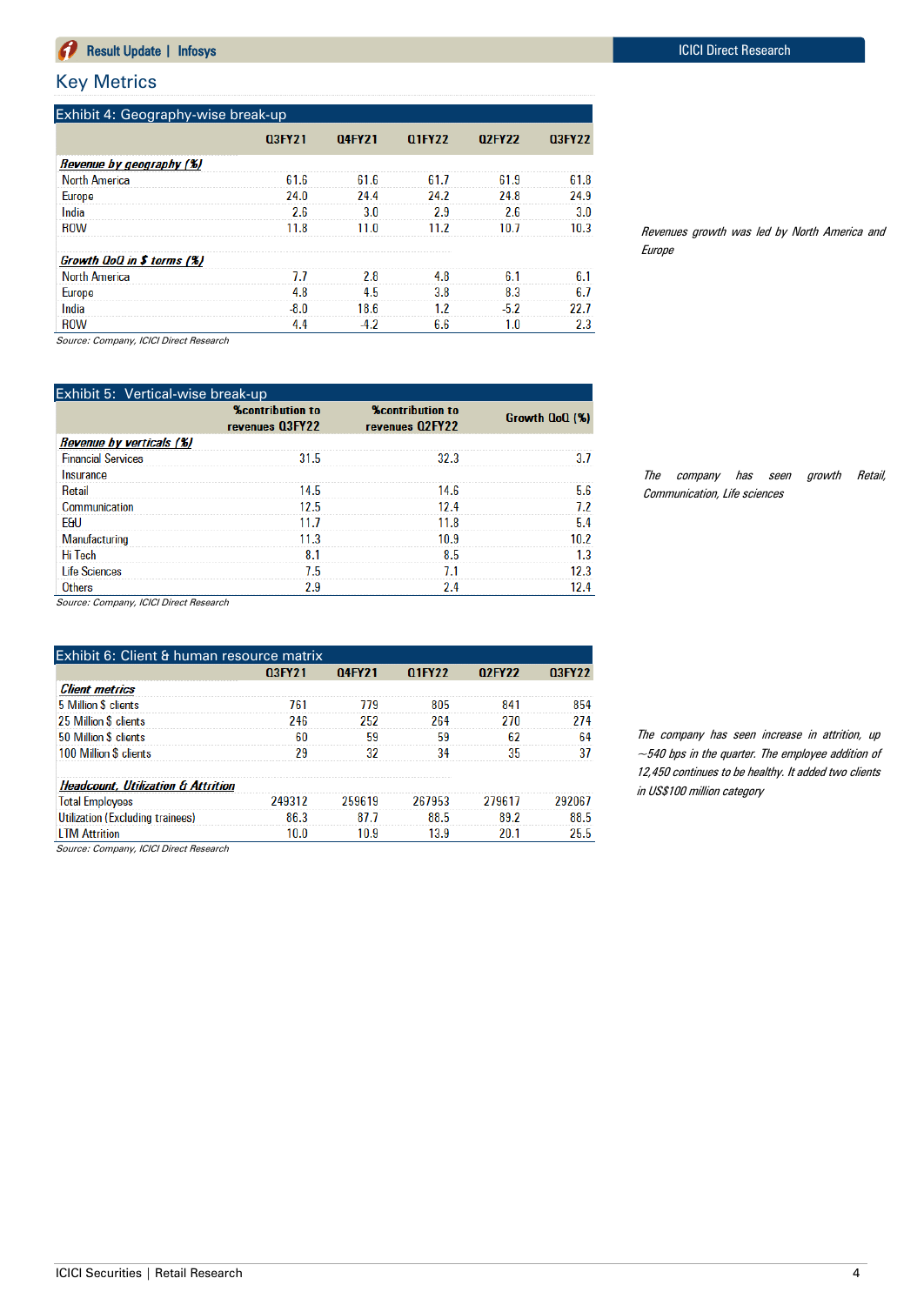#### Financial summary

| Exhibit 7: Profit and loss statement |             |              |              | ₹ crore      |
|--------------------------------------|-------------|--------------|--------------|--------------|
| (Year-end March)                     | <b>FY21</b> | <b>FY22E</b> | <b>FY23E</b> | <b>FY24E</b> |
| <b>Total operating Income</b>        | 100,472     | 121,082      | 138.450      | 152,412      |
| Growth (%)                           | 10.7        | 20.5         | 14.3         | 10.1         |
| COGS (employee expenses)             | 62,145      | 75,007       | 86,458       | 94,415       |
| Admin expenses                       | 5,810       | 7.265        | 8,307        | 9,145        |
| <b>S&amp;M</b> expenses              | 4,627       | 5,570        | 6,230        | 6,859        |
| <b>Total Operating Expenditure</b>   | 72,582      | 87,842       | 100.996      | 110,419      |
| EBITDA                               | 27,890      | 33,240       | 37,454       | 41,994       |
| Growth (%)                           | 25.2        | 19.2         | 12.7         | 12.1         |
| Depreciation                         | 3,268       | 3,938        | 4,503        | 4,957        |
| Other Income                         | 2,201       | 2,395        | 2,685        | 3,155        |
| <b>PBT</b>                           | 26,628      | 31.502       | 35,442       | 39,996       |
| <b>Total Tax</b>                     | 7.205       | 7.686        | 8.506        | 9,519        |
| PAT                                  | 19.351      | 23.743       | 26.864       | 30,405       |
| Growth (%)                           | 16.6        | 22.7         | 13.1         | 13.2         |
| EPS $(\bar{x})$                      | 45.6        | 56.0         | 63.3         | 71.7         |
| Growth (%)                           | 17.2        | 22.7         | 13.1         | 13.2         |

| Exhibit 8: Cash flow statement |             |              |              |              |  |  |  |
|--------------------------------|-------------|--------------|--------------|--------------|--|--|--|
| (Year-end March)               | <b>FY21</b> | <b>FY22E</b> | <b>FY23E</b> | <b>FY24E</b> |  |  |  |
| <b>Profit after Tax</b>        | 19,351      | 23,743       | 26,864       | 30,405       |  |  |  |
| <b>Add: Depreciation</b>       | 3,267       | 3,938        | 4,503        | 4,957        |  |  |  |
| (Inc)/dec in Current Assets    | (2,504)     | (7.727)      | (5, 358)     | (4.697)      |  |  |  |
| Inc/(dec) in CL and Provisions | 3.137       | 3,883        | 3,272        | 2,631        |  |  |  |
| <b>Taxes paid</b>              | (6, 389)    | (7,686)      | (8,506)      | (9,519)      |  |  |  |
| CF from operating activities   | 24,127      | 21,443       | 26,595       | 30,141       |  |  |  |
| (Inc)/dec in Investments       | 1,235       | 2,395        | 2,685        | 3,155        |  |  |  |
| (Inc)/dec in Fixed Assets      | (2, 107)    | (2,200)      | (2,200)      | (2,200)      |  |  |  |
| CF from investing activities   | (8, 359)    | 195          | 485          | 955          |  |  |  |
| Dividend paid & dividend tax   | (9, 117)    | (16, 356)    | (20, 736)    | (23,750)     |  |  |  |
| <b>Others</b>                  | 29          |              |              |              |  |  |  |
| CF from financing activities   | (9,786)     | (16, 356)    | (20, 736)    | (23, 750)    |  |  |  |
| Net Cash flow                  | 5,982       | 5,281        | 6.345        | 7,346        |  |  |  |
| Exchange difference            | 83          |              |              |              |  |  |  |
| <b>Opening Cash</b>            | 18,649      | 24,714       | 29,995       | 36,340       |  |  |  |
| <b>Closing Cash</b>            | 24,714      | 29,995       | 36,340       | 43,686       |  |  |  |

**FY21** 

Source: Company, ICICI Direct Research

| Exhibit 9: Balance sheet            |             |              |              | ₹crore       |
|-------------------------------------|-------------|--------------|--------------|--------------|
| (Year-end March)                    | <b>FY21</b> | <b>FY22E</b> | <b>FY23E</b> | <b>FY24E</b> |
| <b>Equity Capital</b>               | 2.124       | 2.124        | 2.124        | 2.124        |
| <b>Reserve and Surplus</b>          | 74,658      | 82,045       | 88,173       | 94,827       |
| <b>Total Shareholders funds</b>     | 76,782      | 84,169       | 90,297       | 96,951       |
| <b>Employee benefit obligations</b> | 97          | 97           | 97           | 97           |
| Debt                                |             |              |              | 1            |
| Deferred Tax Liability              | 875         | 875          | 875          | 875          |
| Other non current liabilties        | 6.767       | 6.767        | 6.767        | 6.767        |
| <b>Total Liabilities</b>            | 84.521      | 91,908       | 98,036       | 104,690      |
| <b>Assets</b>                       |             |              |              |              |
| Property, plant and equipment       | 18,417      | 16.679       | 14,375       | 11,618       |
| Goodwill                            | 6.079       | 6,079        | 6,079        | 6,079        |
| Intangibles                         | 2,072       | 2,072        | 2,072        | 2,072        |
| Available for sale assets           | 11,863      | 11,863       | 11,863       | 11,863       |
| Other assets                        | 9,222       | 9,222        | 9.222        | 9,222        |
| Cash                                | 24,714      | 29,995       | 36,340       | 43,686       |
| <b>Current Investments</b>          | 2.342       | 2.342        | 2,342        | 2,342        |
| <b>Trade receivables</b>            | 19,294      | 23.252       | 26.587       | 29,268       |
| <b>Unbilled revenue</b>             | 7.527       | 9,929        | 10,799       | 11,888       |
| Prepayment & O.fin.assets           | 6,668       | 8.036        | 9.188        | 10,115       |
| Other current assets                | 188         | 188          | 188          | 188          |
| <b>Total Current Assets</b>         | 60,733      | 73,742       | 85,445       | 97,487       |
| <b>Trade payables</b>               | 2,645       | 3.188        | 3,645        | 4,012        |
| <b>Unearned revenue</b>             | 4,050       | 4.881        | 5,581        | 6,144        |
| <b>OCL &amp; provisions</b>         | 17,170      | 19,680       | 21,795       | 23,495       |
| <b>Total Current Liabilities</b>    | 23,865      | 27,748       | 31,020       | 33,651       |
| <b>Net Current Assets</b>           | 36,868      | 45,993       | 54,424       | 63,836       |
| <b>Application of Funds</b>         | 84.521      | 91,908       | 98,036       | 104,690      |

Per share data (₹) **EPS** 45.5 55.9 63.2  $71.5$ Cash EPS 65.1 73.8 83.2 53.2 BV 181 198 212 228 **DPS**  $27.0$ 38.5 48.8 55.9  $\overline{11}$ 103 **Cash Per Share** 58 85 **Operating Ratios (%)** 24.5 **EBIT Margin** 24.2 23.8 24.3 **PBT Margin** 26.5  $26.0$ 25.6 26.2 **PAT Margin** 19.4 19.3 19.6 19.9 Debtor days 70 70 70 70 **Unbilled revenue**  $\overline{27}$ 26  $27$  $27$  $10$ **Creditor days**  $10$  $10$  $10$ **Return Ratios (%) RoE**  $25.2$ 28.2 29.8  $31.4$ RoCE 34.5 36.4 38.4 31.7 **RoIC** 42.8 49.2 55.5 63.1 **Valuation Ratios (x)**  $P/E$ 41.7 34.0 30.0 26.5 EV / EBITDA 27.9 23.3 20.5 18.1 EV / Net Sales  $7.8$  $6.4$  $5.5$  $5.0$ Market Cap / Sales  $0.8$  $6.7$  $5.8$  $5.3$ **Price to Book Value** 10.5  $9.6$ 8.9 8.3 **Solvency Ratios** Debt/EBITDA  $0.0$ Debt / Equity  $0.0\,$  $2.3$  $2.3$  $2.2$ **Current Ratio**  $2.2$ 

 $2.3$ 

 $2.3$ 

 $2.2$ 

**FY22E** 

**FY23E** 

**FY24E** 

Source: Company, ICICI Direct Research

Source: Company, ICICI Direct Research

**Quick Ratio** 

Exhibit 10: Key ratios<br>(Year-end March)

 $2.2$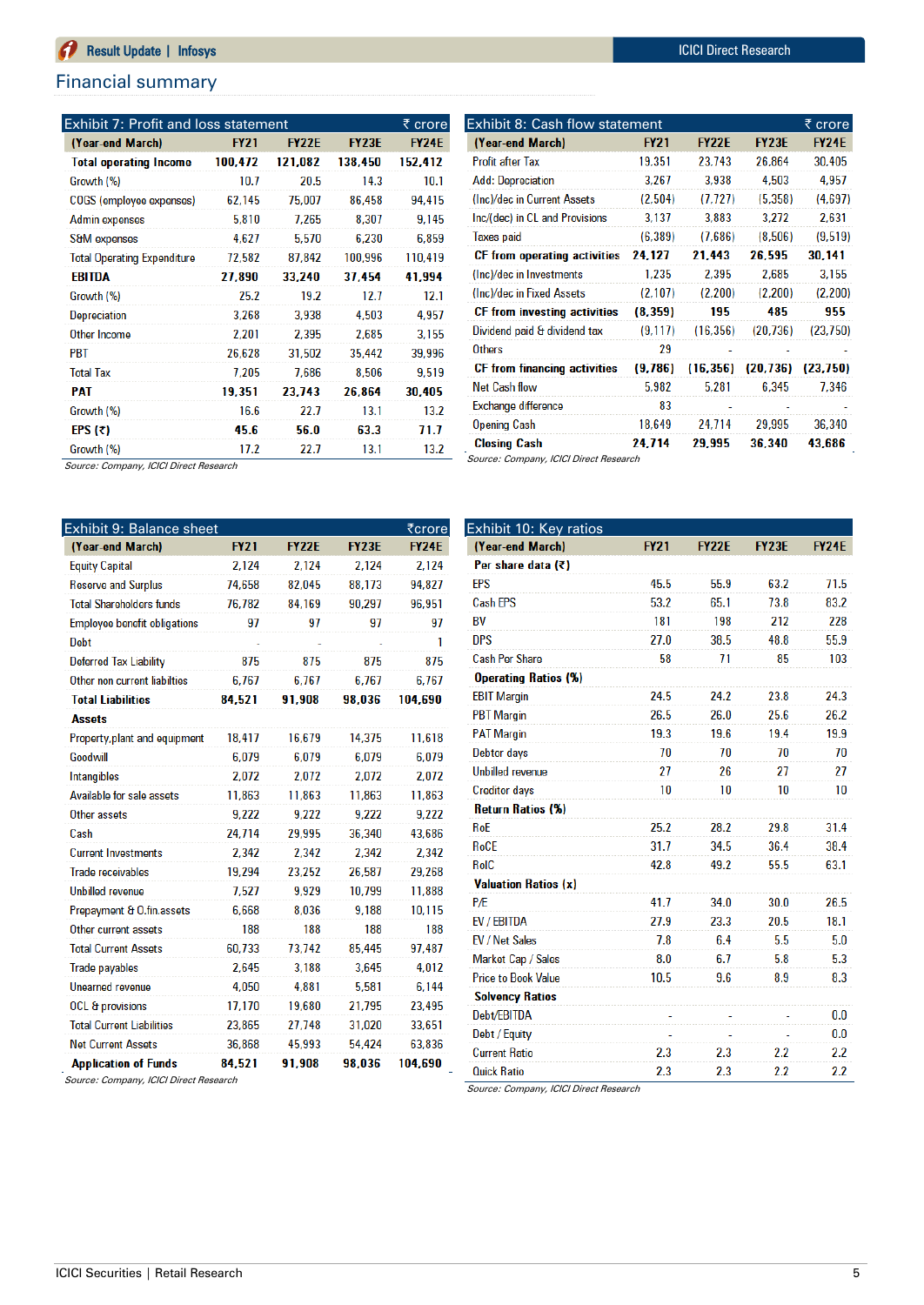#### **Result Update | Infosys ICICI Direct Research** A Exhibit 11: ICICI Direct coverage universe (IT) EPS $(3)$  $P/E$ RoCE (x)  $RoE(x)$ CMP TP (₹) Rating **Company Name FY21 FY22E FY23E** FY21 FY22E FY23E FY21 FY22E FY23E FY21 FY22E FY23E Mcap  $(7)$ **HCL Tech (HCLTEC)** 1,333 1,475 **BUY** 361,799 45.8 50.6 60.9 29.1 26.3 21.9 23.5  $24.1$  $27.6$ 20.8 20.5 23.2 Infosys (INFTEC) 1,897 2,300 **BUY** 806,433 45.5 55.9 63.2  $41.7$  $34.0$  $30.0$  $31.7$ 34.5 36.4  $25.2$ 28.2 29.8 **TCS (TCS)** 3,897 4,530 **BUY** 1,441,890 87.6 104.0 120.9 44.5  $37.5$  $32.2$ 45.9 49.0  $51.7$  $37.5$ 41.4 43.4 Tech M (TECMAH) 1,719 2,150 **BUY** 166,107  $50.2$ 64.7 76.8  $34.2$ 26.6 22.4 19.8 22.8 24.4  $17.8$ 20.4  $21.4$ Wipro (WIPRO) 640 815 **BUY** 350,528 19.1  $21.8$  $25.6$ 33.6 29.4 25.0  $21.3$ 22.5  $26.2$ 19.5  $21.6$  $25.4$ LTI (LTINFC) 7,100 7,650 **BUY** 124,646 111.0 137.3 169.9 64.0  $51.7$ 41.8 31.9 33.0  $34.0$ 26.5  $27.6$ 28.5 Mindtree (MINCON) 4,558 4,915 **HOLD** 75,069 67.4 89.8 109.2 67.6  $50.7$  $41.7$  $32.5$  $36.0$  $36.3$ 25.7 28.2 28.2 Coforge (NIITEC) 5,726 5,870 **BUY** 35,595 73.3 115.2 146.7 78.1 49.7 39.0 23.3 28.6  $30.9$ 18.5  $25.0$  $27.1$ TeamLease (TEASER) 4,249 4,220 **HOLD** 7,291 46.5 66.7 101.0 91.4 63.7  $42.1$ 14.2 16.3 19.9 11.6 15.7  $18.7$  $7.7$ Infoedge (INFEDG) 5,589 6,270 **BUY** 72,413 20.9  $37.1$  $51.0$ 267.3 150.7 109.7  $13.1$  $16.7$  $6.0$  $9.9$  $12.6$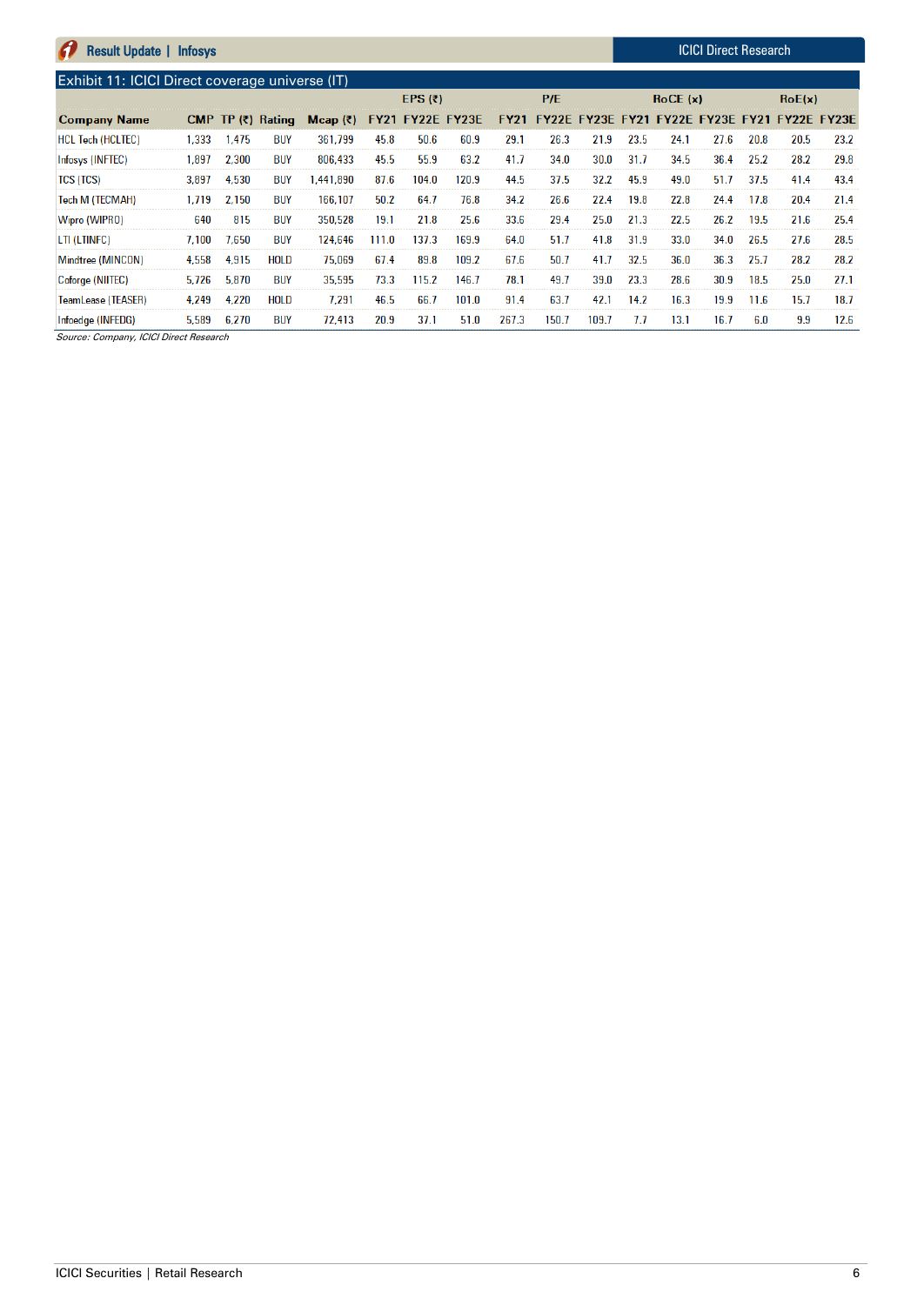### RATING RATIONALE

ICICI Direct endeavors to provide objective opinions and recommendations. ICICI Direct assigns ratings to its stocks according to their notional target price vs. current market price and then categorizes them as Buy, Hold, Reduce and Sell. The performance horizon is two years unless specified and the notional target price is defined as the analysts' valuation for a stock

Buy: >15%

Hold: -5% to 15%;

Reduce: -15% to -5%;

Sell: <-15%



Pankaj Pandey **Head – Research head pankaj.pandey@icicisecurities.com** 

ICICI Direct Research Desk, ICICI Securities Limited, 1st Floor, Akruti Trade Centre, Road No 7, MIDC, Andheri (East) Mumbai – 400 093 research@icicidirect.com